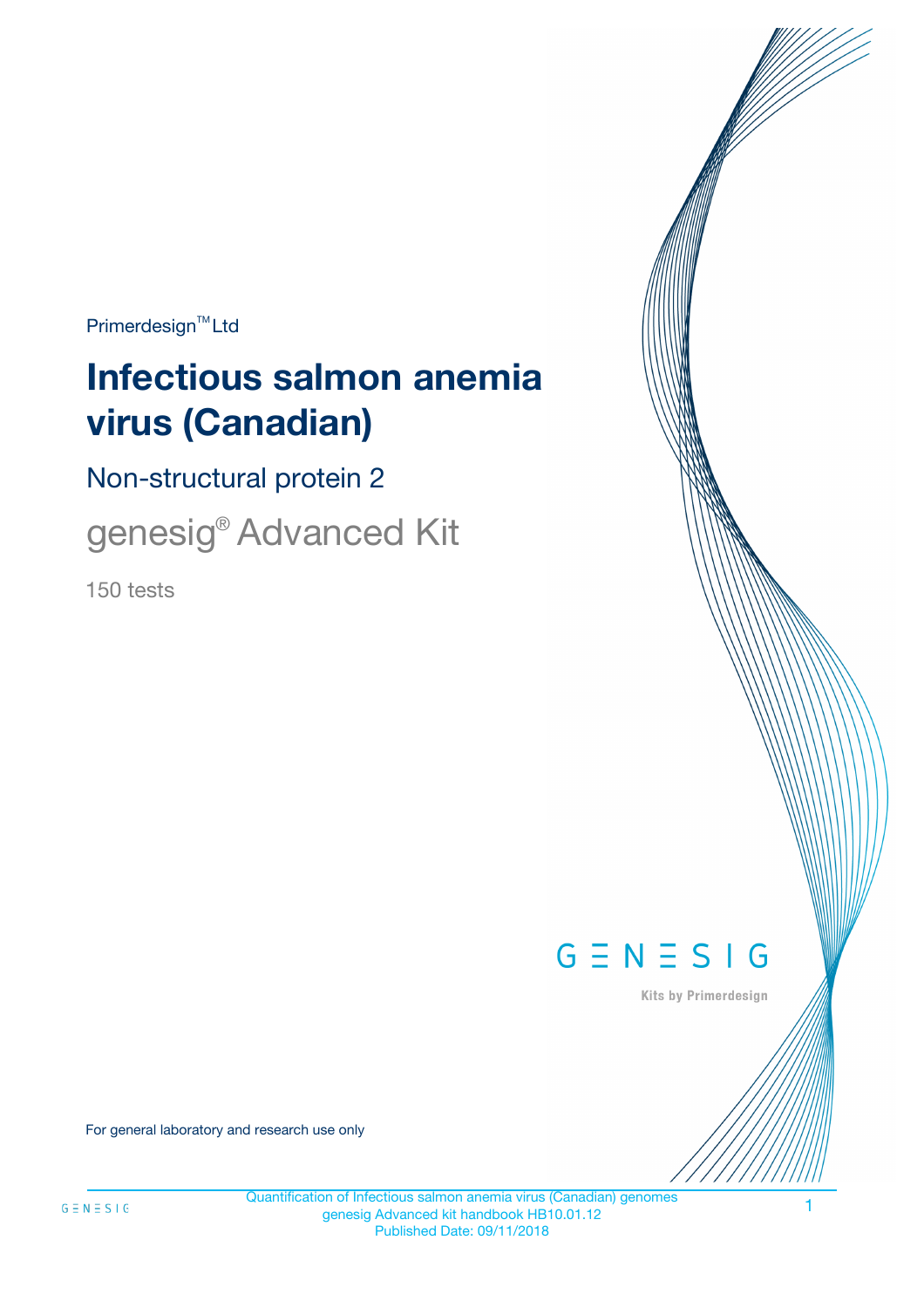# Introduction to Infectious salmon anemia virus (Canadian)

Infectious salmon anemia virus (European variant) causes severe anemia of infected fish.

Unlike mammals, the red blood cells of fish have DNA, and so can become infected with viruses. Infected fish develop pale gills, and may swim close to the water surface attempting to gulp for air. However, the disease can develop without the fish showing any external signs of illness - the fish maintain a normal appetite and behaviours but then they suddenly die.

The disease can progress slowly throughout an infected farm and in the most extreme scenarios death rates may approach 100%. Consequently this virus and its detection is of particular interest to anyone in aquaculture of fish.

Cause of death varies although usually involves circulatory system problems and haemolysis, as well as congested and later damaged organs such as the spleen and liver.

The spread of ISAV is not fully understood. Aside from Atlantic salmon, other fish (eg Brown trout and Rainbow trout) can become infected/carry the virus but do not become ill. Interesting while Pacific salmon can carry the virus they appear to be highly resistant and do not display symptoms. Additionally, while several species of Pacific salmon can be carriers of the virus, Pacific salmon currently show high relative resistance and no ISAV-related symptoms. However, Kibenage et al (2006) maintain that the potential for ISAV adaptation to Pacific salmon exists.

Transmission of the virus has been demonstrated to occur by contact with infected fish or their secretions. Contact with equipment or people who have handled infected fish also transmits the virus. The virus can survive in seawater and a major risk factor for any uninfected farm is its proximity to an already infected farm.

Finally, the Lepeophtheirus salmonis sea louse, a parasite that attacks the protective mucus, scales and skin of the salmon has been shown to carry the virus passively on its surface and in its digestive tract. It is unknown whether ISAV can reproduce in the sealouse although there is potential that it can passively transfer ISAV to it's host.

ISAV can destroy salmon aquaculture and so early detection is vital. This genesig® kit specifically targets the gene coding for non-structural protein 2 (NSP2), which differentiates it from other, similar viruses as well as other strains of ISAV.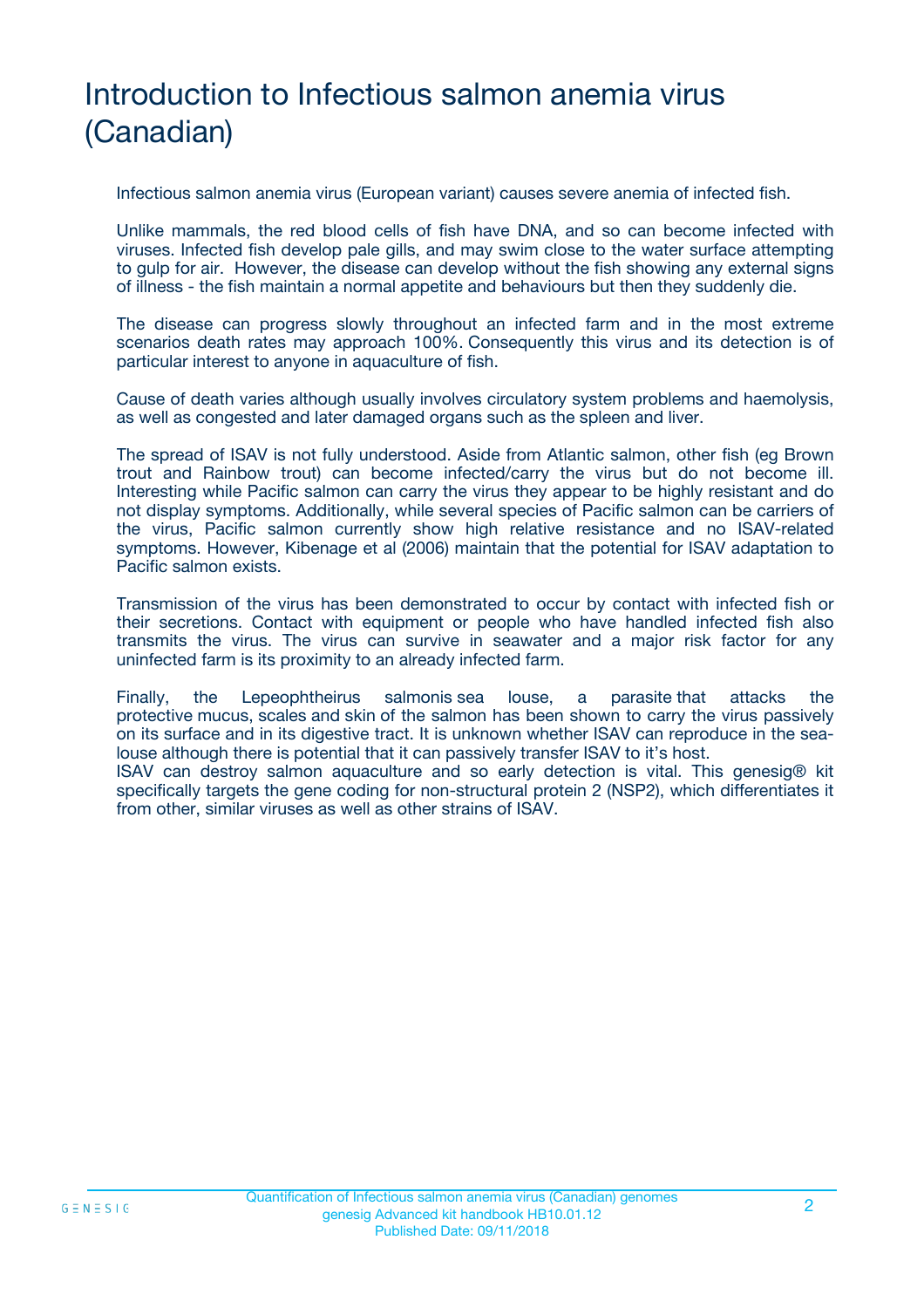# **Specificity**

The Primerdesign genesig Kit for Infectious salmon anemia virus (Canadian) (ISAV-CA) genomes is designed for the in vitro quantification of ISAV-CA genomes. The kit is designed to have a broad detection profile. Specifically, the primers represent 100% homology with over 95% of the NCBI database reference sequences available at the time of design.

The dynamics of genetic variation means that new sequence information may become available after the initial design. Primerdesign periodically reviews the detection profiles of our kits and when required releases new versions.

If you require further information, or have a specific question about the detection profile of this kit then please send an e.mail to enquiry@primerdesign.co.uk and our bioinformatics team will answer your question.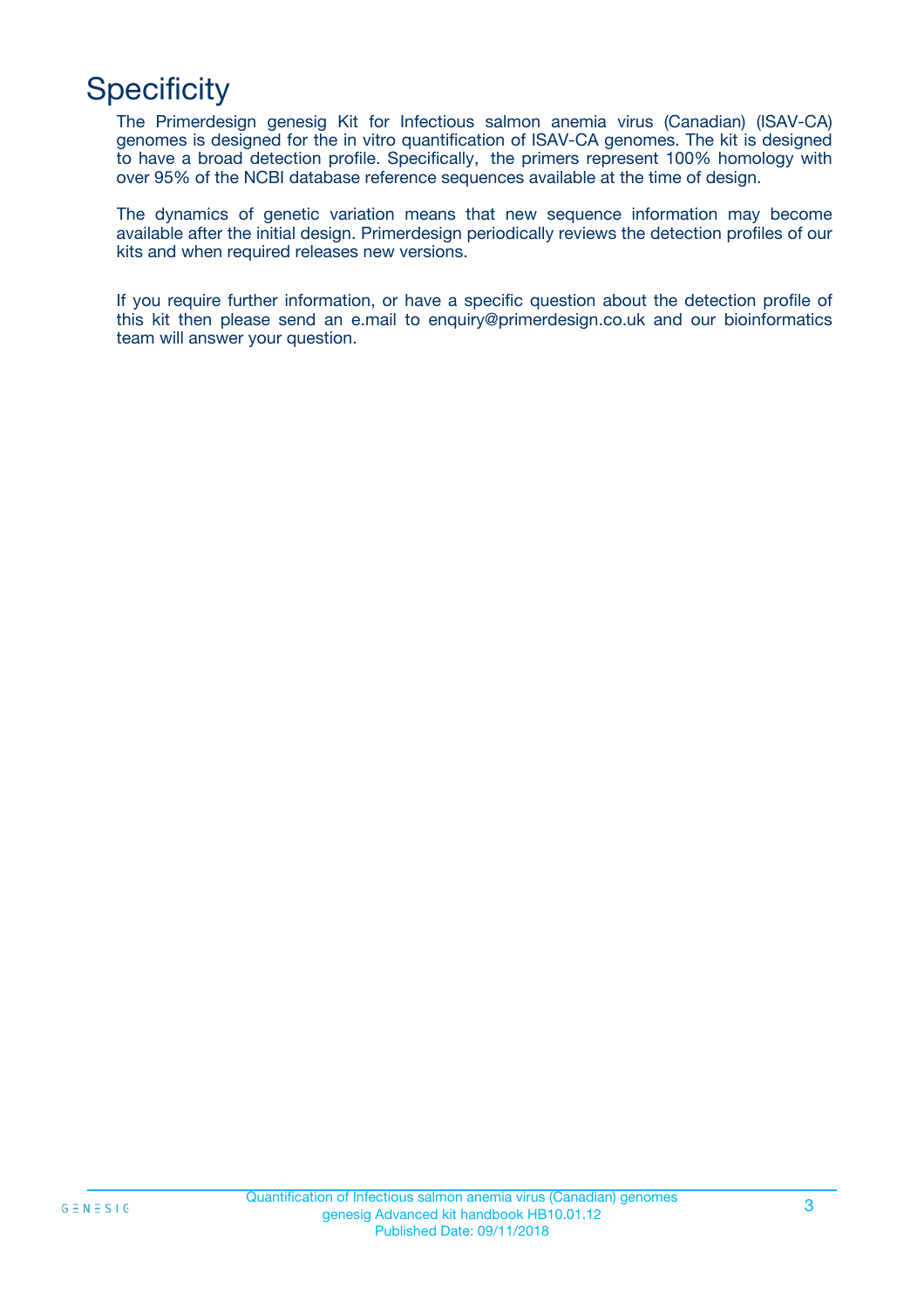### **Kit contents**

- **ISAV-CA specific primer/probe mix (150 reactions BROWN) FAM labelled**
- **ISAV-CA positive control template (for Standard curve RED)**
- **Internal extraction control primer/probe mix (150 reactions BROWN) VIC labelled as standard**
- **Internal extraction control RNA (150 reactions BLUE)**
- **Endogenous control primer/probe mix (150 reactions BROWN) FAM labelled**
- **RNase/DNase free water (WHITE) for resuspension of primer/probe mixes**
- **Template preparation buffer (YELLOW) for resuspension of internal control template, positive control template and standard curve preparation**

# **Reagents and equipment to be supplied by the user**

#### **Real-time PCR Instrument**

#### **Extraction kit**

This kit is recommended for use with genesig Easy DNA/RNA Extraction kit. However, it is designed to work well with all processes that yield high quality RNA and DNA with minimal PCR inhibitors.

#### **oasigTM lyophilised OneStep or Precision**®**PLUS OneStep 2X RT-qPCR Master Mix** Contains complete OneStep RT-qPCR master mix

**Pipettors and Tips**

**Vortex and centrifuge**

**Thin walled 1.5 ml PCR reaction tubes**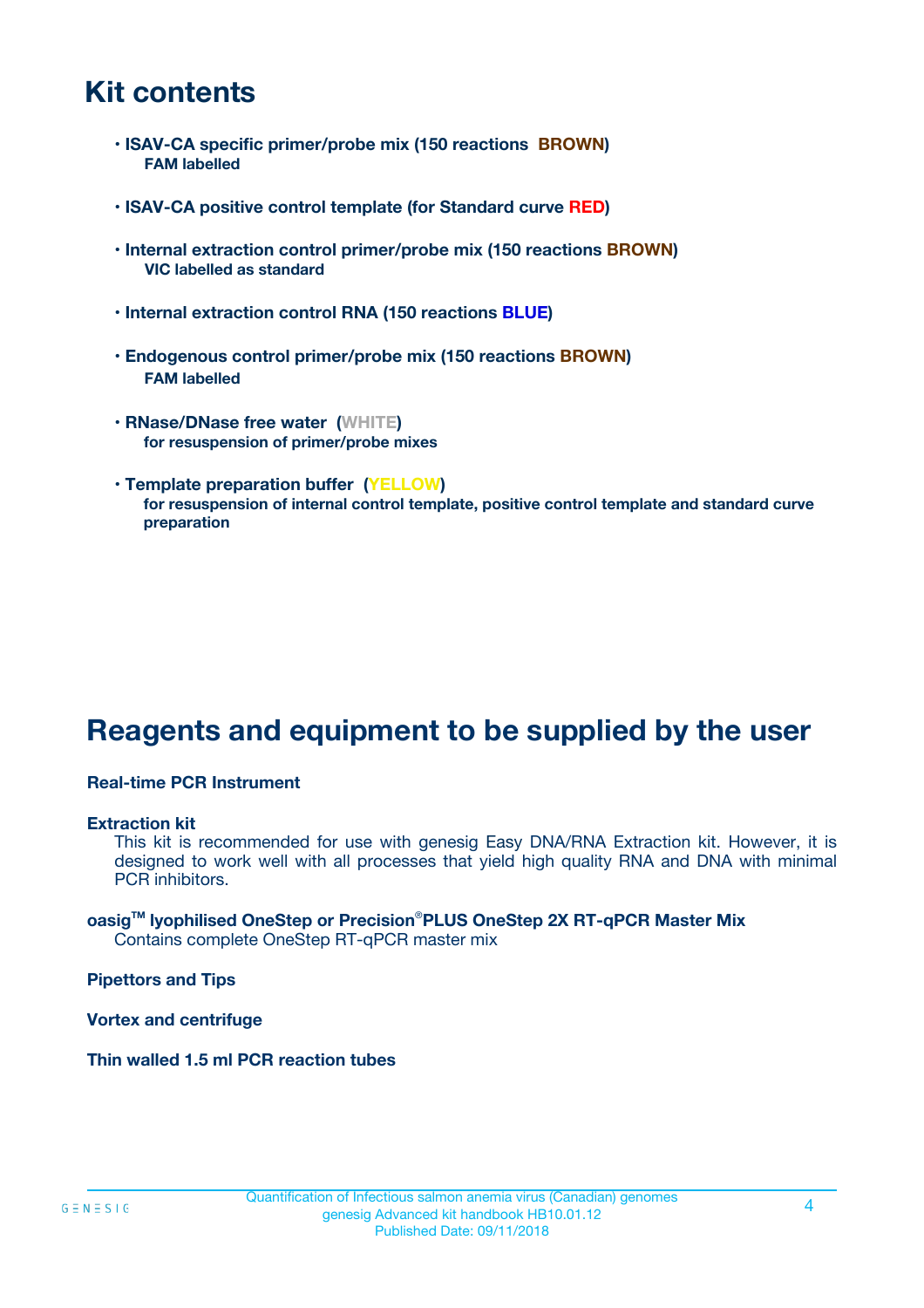### Kit storage and stability

This kit is stable at room temperature but should be stored at -20ºC on arrival. Once the lyophilised components have been resuspended they should not be exposed to temperatures above -20°C for longer than 30 minutes at a time and unnecessary repeated freeze/thawing should be avoided. The kit is stable for six months from the date of resuspension under these circumstances.

If a standard curve dilution series is prepared this can be stored frozen for an extended period. If you see any degradation in this serial dilution a fresh standard curve can be prepared from the positive control.

Primerdesign does not recommend using the kit after the expiry date stated on the pack.

### Suitable sample material

All kinds of sample material suited for PCR amplification can be used. Please ensure the samples are suitable in terms of purity, concentration, and RNA/DNA integrity (An internal PCR control is supplied to test for non specific PCR inhibitors). Always run at least one negative control with the samples. To prepare a negative-control, replace the template RNA sample with RNase/DNase free water.

### Dynamic range of test

Under optimal PCR conditions genesig ISAV-CA detection kits have very high priming efficiencies of >95% and can detect less than 100 copies of target template.

### Notices and disclaimers

This product is developed, designed and sold for research purposes only. It is not intended for human diagnostic or drug purposes or to be administered to humans unless clearly expressed for that purpose by the Food and Drug Administration in the USA or the appropriate regulatory authorities in the country of use. During the warranty period Primerdesign genesig detection kits allow precise and reproducible data recovery combined with excellent sensitivity. For data obtained by violation to the general GLP guidelines and the manufacturer's recommendations the right to claim under guarantee is expired. PCR is a proprietary technology covered by several US and foreign patents. These patents are owned by Roche Molecular Systems Inc. and have been sub-licensed by PE Corporation in certain fields. Depending on your specific application you may need a license from Roche or PE to practice PCR. Additional information on purchasing licenses to practice the PCR process may be obtained by contacting the Director of Licensing at Roche Molecular Systems, 1145 Atlantic Avenue, Alameda, CA 94501 or Applied Biosystems business group of the Applera Corporation, 850 Lincoln Centre Drive, Foster City, CA 94404. In addition, the 5' nuclease assay and other homogeneous amplification methods used in connection with the PCR process may be covered by U.S. Patents 5,210,015 and 5,487,972, owned by Roche Molecular Systems, Inc, and by U.S. Patent 5,538,848, owned by The Perkin-Elmer Corporation.

### Trademarks

Primerdesign™ is a trademark of Primerdesign Ltd.

genesig® is a registered trademark of Primerdesign Ltd.

The PCR process is covered by US Patents 4,683,195, and 4,683,202 and foreign equivalents owned by Hoffmann-La Roche AG. BI, ABI PRISM® GeneAmp® and MicroAmp® are registered trademarks of the Applera Genomics (Applied Biosystems Corporation). BIOMEK® is a registered trademark of Beckman Instruments, Inc.; iCycler™ is a registered trademark of Bio-Rad Laboratories, Rotor-Gene is a trademark of Corbett Research. LightCycler™ is a registered trademark of the Idaho Technology Inc. GeneAmp®, TaqMan® and AmpliTaqGold® are registered trademarks of Roche Molecular Systems, Inc., The purchase of the Primerdesign ™ reagents cannot be construed as an authorization or implicit license to practice PCR under any patents held by Hoffmann-LaRoche Inc.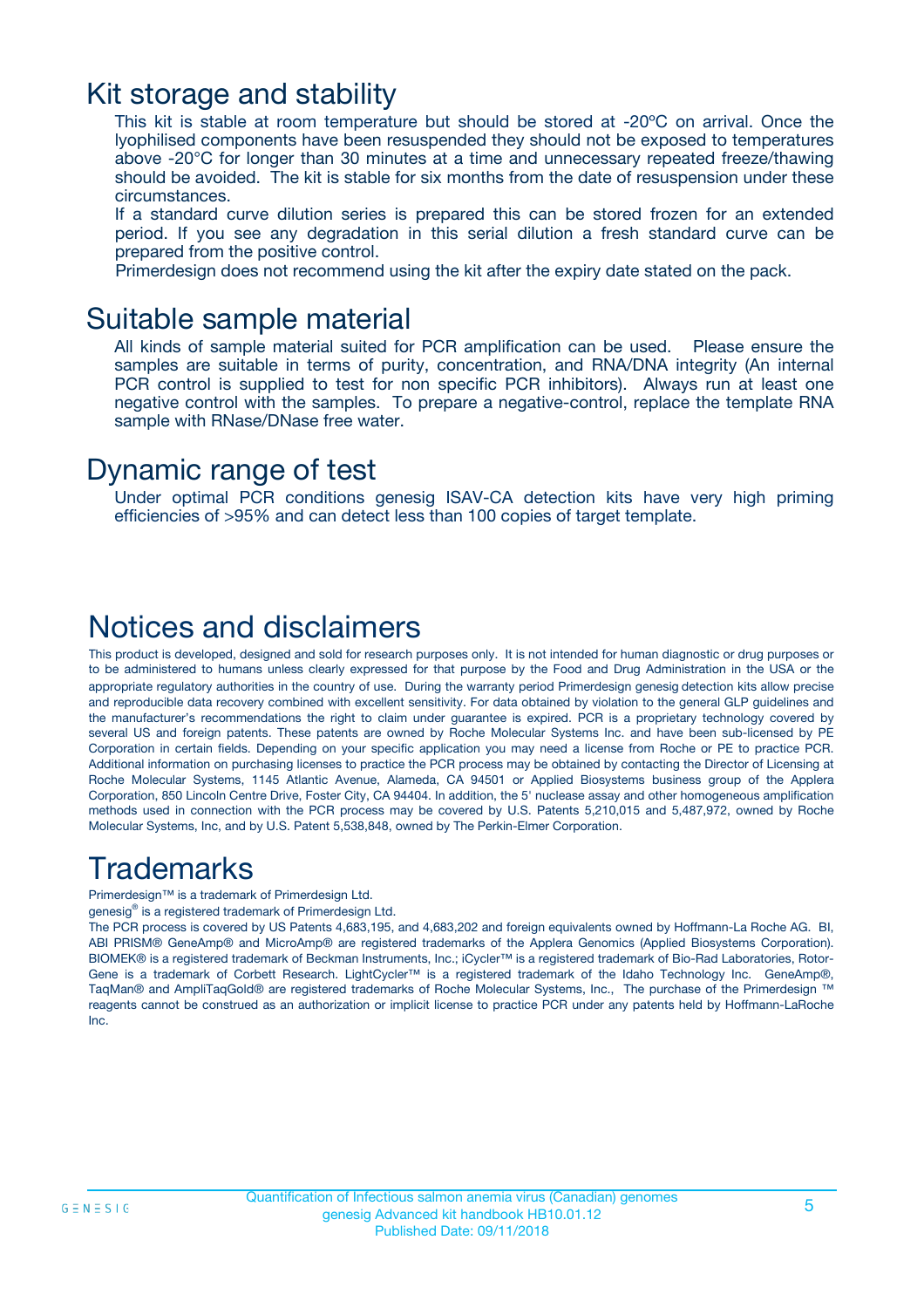## **Principles of the test**

#### **Real-time PCR**

A ISAV-CA specific primer and probe mix is provided and this can be detected through the FAM channel.

The primer and probe mix provided exploits the so-called TaqMan® principle. During PCR amplification, forward and reverse primers hybridize to the ISAV-CA cDNA. A fluorogenic probe is included in the same reaction mixture which consists of a DNA probe labeled with a 5`-dye and a 3`-quencher. During PCR amplification, the probe is cleaved and the reporter dye and quencher are separated. The resulting increase in fluorescence can be detected on a range of qPCR platforms.

#### **Positive control**

For copy number determination and as a positive control for the PCR set up, the kit contains a positive control template.

This can be used to generate a standard curve of ISAV-CA copy number / Cq value. Alternatively the positive control can be used at a single dilution where full quantitative analysis of the samples is not required. Each time the kit is used, at least one positive control reaction must be included in the run. A positive result indicates that the primers and probes for detecting the target ISAV-CA gene worked properly in that particular experimental scenario. If a negative result is obtained the test results are invalid and must be repeated. Care should be taken to ensure that the positive control does not contaminate any other kit component which would lead to false-positive results. This can be achieved by handling this component in a Post PCR environment. Care should also be taken to avoid crosscontamination of other samples when adding the positive control to the run. This can be avoided by sealing all other samples and negative controls before pipetting the positive control into the positive control well.

#### **Negative control**

To validate any positive findings a negative control reaction should be included every time the kit is used. For this reaction the RNase/DNase free water should be used instead of template. A negative result indicates that the reagents have not become contaminated while setting up the run.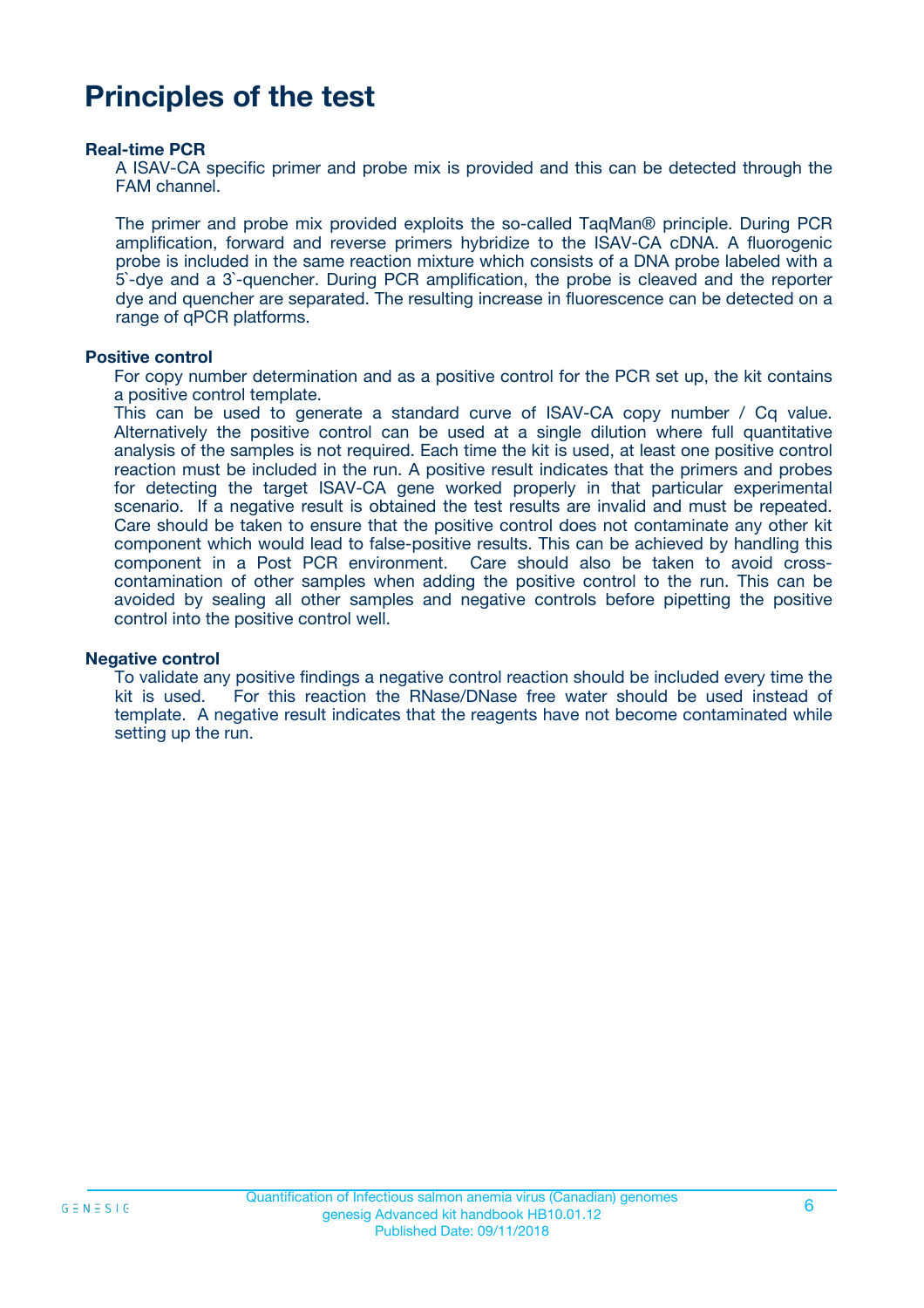#### **Internal RNA extraction control**

When performing RNA extraction, it is often advantageous to have an exogenous source of RNA template that is spiked into the lysis buffer. This control RNA is then co-purified with the sample RNA and can be detected as a positive control for the extraction process. Successful co-purification and qPCR for the control RNA also indicates that PCR inhibitors are not present at a high concentration.

A separate qPCR primer/probe mix are supplied with this kit to detect the exogenous RNA using qPCR. The PCR primers are present at PCR limiting concentrations which allows multiplexing with the target sequence primers. Amplification of the control cDNA does not interfere with detection of the ISAV-CA target cDNA even when present at low copy number. The Internal control is detected through the VIC channel and gives a Cq value of 28+/-3 depending on the level of sample dilution.

#### **Endogenous control**

To confirm extraction of a valid biological template, a primer and probe mix is included to detect an endogenous gene. Detection of the endogenous control is through the FAM channel and it is NOT therefore possible to perform a multiplex with the ISAV-CA primers. A poor endogenous control signal may indicate that the sample did not contain sufficient biological material.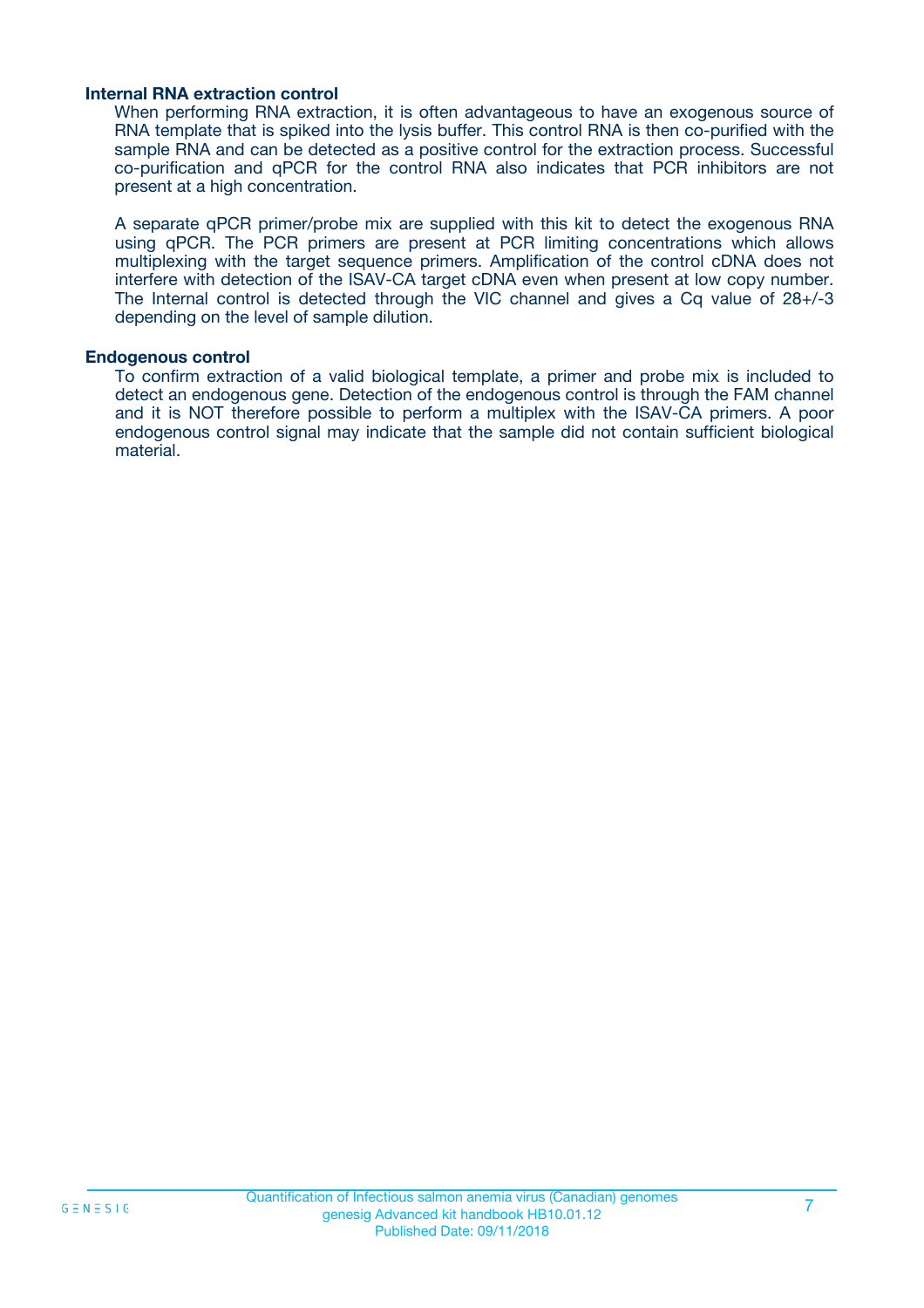### Resuspension protocol

To minimize the risk of contamination with foreign DNA, we recommend that all pipetting be performed in a PCR clean environment. Ideally this would be a designated PCR lab or PCR cabinet. Filter tips are recommended for all pipetting steps.

- **1. Pulse-spin each tube in a centrifuge before opening.** This will ensure lyophilised primer and probe mix is in the base of the tube and is not spilt upon opening the tube.
- **2. Resuspend the primer/probe mixes in the RNase/DNase free water supplied, according to the table below:**

To ensure complete resuspension, vortex each tube thoroughly.

| Component - resuspend in water                       |          |  |
|------------------------------------------------------|----------|--|
| <b>Pre-PCR pack</b>                                  |          |  |
| ISAV-CA primer/probe mix (BROWN)                     | $165$ µl |  |
| Internal extraction control primer/probe mix (BROWN) | $165$ µl |  |
| Endogenous control primer/probe mix (BROWN)          | 165 µl   |  |

**3. Resuspend the internal control template and positive control template in the template preparation buffer supplied, according to the table below:** To ensure complete resuspension, vortex each tube thoroughly.

| Component - resuspend in template preparation buffer |  |  |  |
|------------------------------------------------------|--|--|--|
| <b>Pre-PCR heat-sealed foil</b>                      |  |  |  |
| Internal extraction control RNA (BLUE)               |  |  |  |
| <b>Post-PCR heat-sealed foil</b>                     |  |  |  |
| ISAV-CA Positive Control Template (RED) *            |  |  |  |

\* This component contains high copy number template and is a VERY significant contamination risk. It must be opened and handled in a separate laboratory environment, away from the other components.

### RNA extraction

The internal extraction control RNA can be added either to the RNA lysis/extraction buffer or to the RNA sample once it has been resuspended in lysis buffer.

**DO NOT add the internal extraction control RNA directly to the unprocessed biological sample as this will lead to degradation and a loss in signal.**

- **1. Add 4µ**l **of the Internal extraction control RNA (BLUE) to each sample in RNA lysis/extraction buffer per sample.**
- **2. Complete RNA extraction according to the manufacturer's protocols.**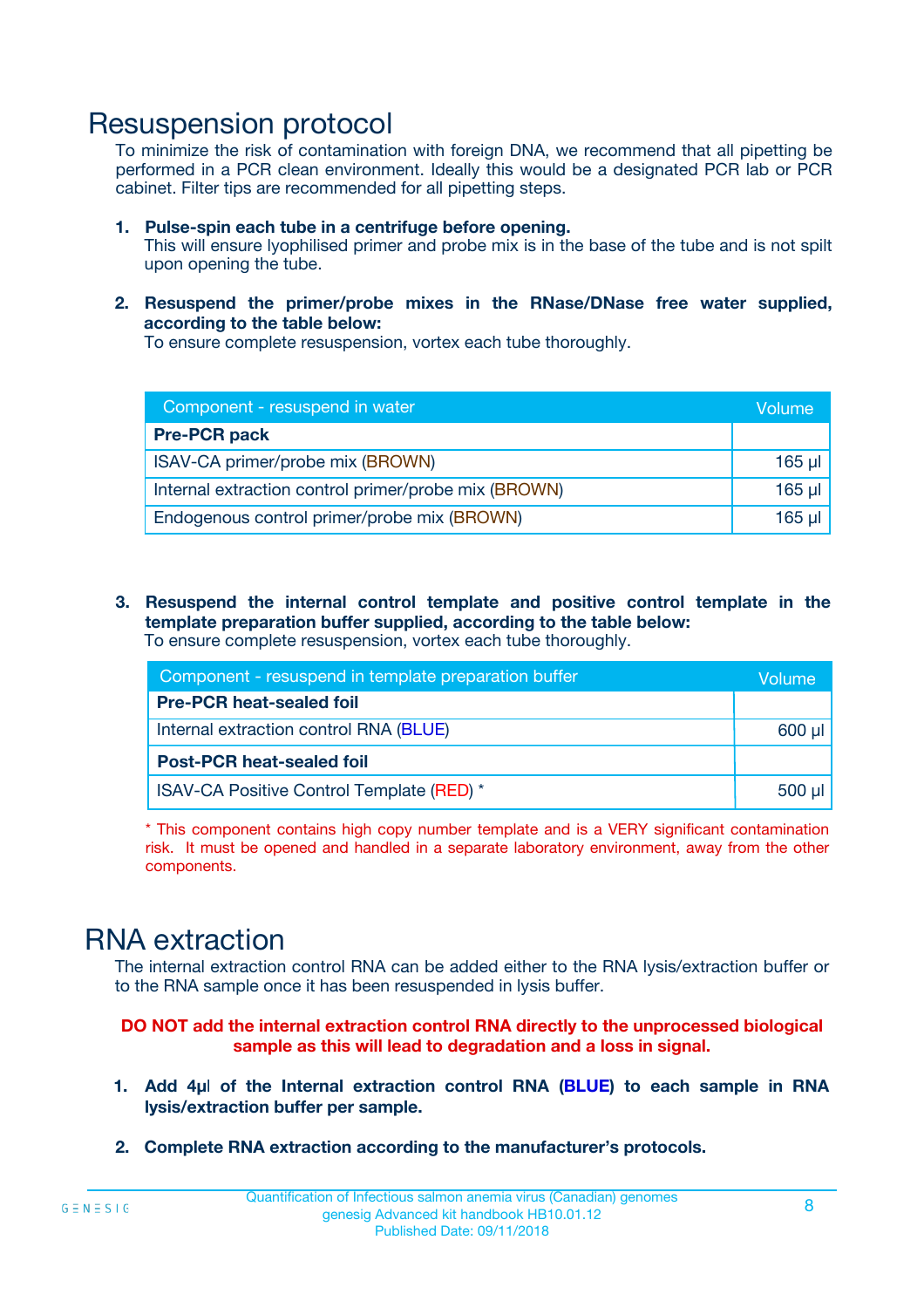# OneStep RT-qPCR detection protocol

#### **For optimum performance and sensitivity.**

All pipetting steps and experimental plate set up should be performed on ice. After the plate is poured proceed immediately to the OneStep amplification protocol. Prolonged incubation of reaction mixes at room temperature can lead to PCR artifacts that reduce the sensitivity of detection.

#### **1. For each RNA sample prepare a reaction mix according to the table below: Include sufficient reactions for positive and negative controls.**

| Component                                                    | Volume   |
|--------------------------------------------------------------|----------|
| oasig OneStep or PrecisionPLUS OneStep 2X RT-qPCR Master Mix | $10 \mu$ |
| ISAV-CA primer/probe mix (BROWN)                             | 1 µl     |
| Internal extraction control primer/probe mix (BROWN)         | 1 µI     |
| <b>RNase/DNase free water (WHITE)</b>                        | $3 \mu$  |
| <b>Final Volume</b>                                          | 15 µl    |

**2. For each RNA sample prepare an endogenous control reaction according to the table below (optional):**

This control reaction will provide crucial information regarding the quality of the biological sample.

| Component                                                    | Volume   |
|--------------------------------------------------------------|----------|
| oasig OneStep or PrecisionPLUS OneStep 2X RT-qPCR Master Mix | 10 $\mu$ |
| Endogenous control primer/probe mix (BROWN)                  | 1 ul     |
| <b>RNase/DNase free water (WHITE)</b>                        | $4 \mu$  |
| <b>Final Volume</b>                                          | 15 µl    |

- **3. Pipette 15µl of these mixes into each well according to your qPCR experimental plate set up.**
- **4. Pipette 5µl of RNA template into each well, according to your experimental plate set up.**

For negative control wells use 5µl of RNase/DNase free water. The final volume in each well is 20µl.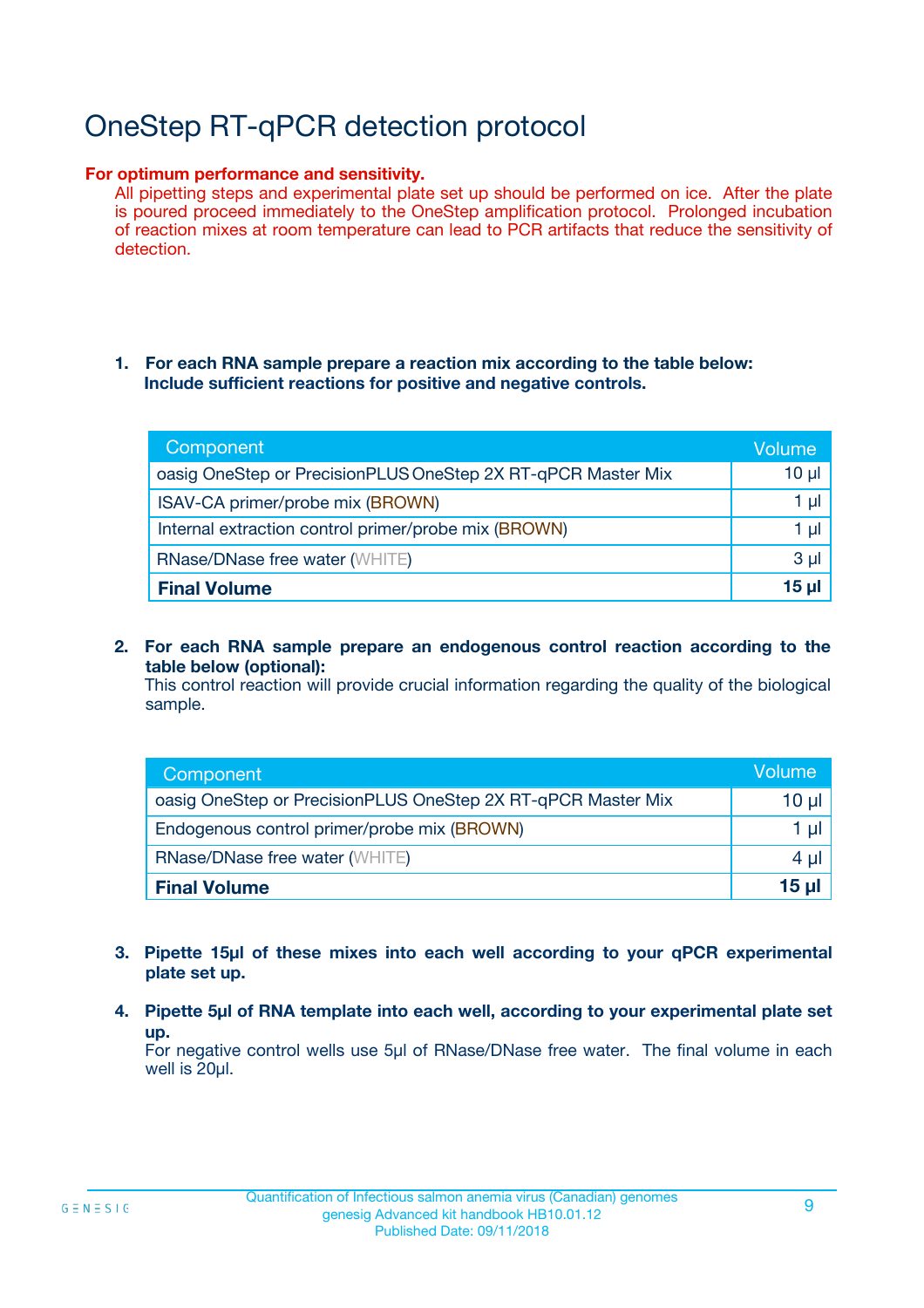**5. If a standard curve is included for quantitative analysis prepare a reaction mix according to the table below:**

| Component                                                    | Volume       |
|--------------------------------------------------------------|--------------|
| oasig OneStep or PrecisionPLUS OneStep 2X RT-qPCR Master Mix | $10 \mu$     |
| ISAV-CA primer/probe mix (BROWN)                             |              |
| <b>RNase/DNase free water (WHITE)</b>                        | 4 µ          |
| <b>Final Volume</b>                                          | <u>15 µl</u> |

- **6. Preparation of standard curve dilution series.**
	- **1) Pipette 90µl of template preparation buffer into 5 tubes and label 2-6**
	- **2) Pipette 10µl of Positive Control Template (RED) into tube 2**
	- **3) Vortex thoroughly**
	- **4) Change pipette tip and pipette 10 µl from tube 2 into tube 3**
	- **5) Vortex thoroughly**

**Repeat steps 4 and 5 to complete the dilution series**

| <b>Standard Curve</b>         | <b>Copy Number</b>     |
|-------------------------------|------------------------|
| Tube 1 Positive control (RED) | $2 \times 10^5$ per µl |
| Tube 2                        | $2 \times 10^4$ per µl |
| Tube 3                        | $2 \times 10^3$ per µl |
| Tube 4                        | $2 \times 10^2$ per µl |
| Tube 5                        | 20 per µl              |
| Tube 6                        | $2$ per $\mu$          |

**7. Pipette 5µl of standard template into each well for the standard curve according to your plate set-up**

The final volume in each well is 20µl.

# OneStep RT-qPCR Amplification Protocol

Amplification conditions using oasig OneStep or PrecisionPLUS OneStep 2X RT-qPCR Master Mix.

|             | <b>Step</b>                  | <b>Time</b>      | <b>Temp</b> |
|-------------|------------------------------|------------------|-------------|
|             | <b>Reverse Transcription</b> | $10 \text{ min}$ | 55 °C       |
|             | Enzyme activation            | 2 min            | 95 °C       |
| Cycling x50 | Denaturation                 | 10 <sub>s</sub>  | 95 °C       |
|             | <b>DATA COLLECTION *</b>     | 60 s             | 60 °C       |

\* Fluorogenic data should be collected during this step through the FAM and VIC channels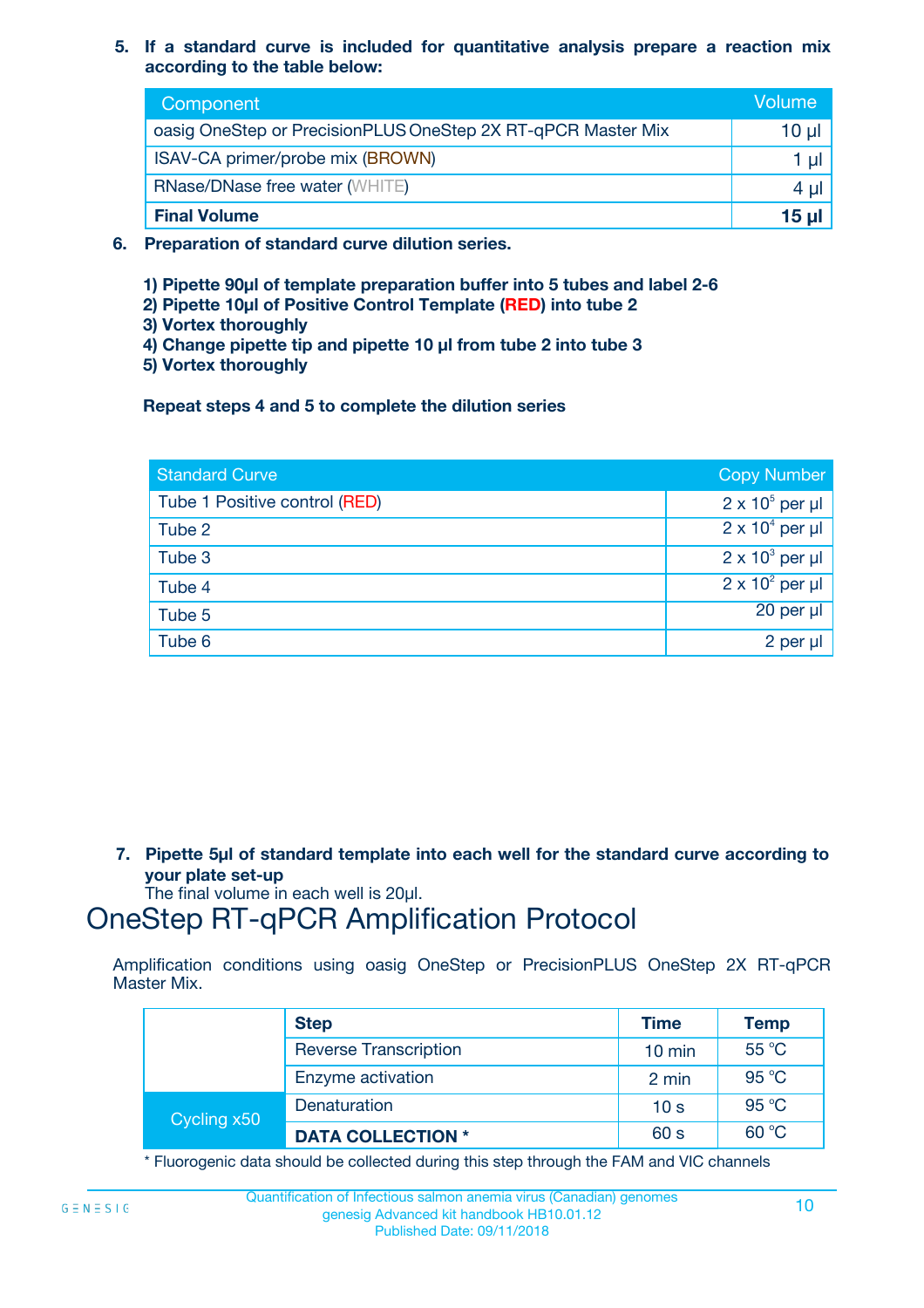### Interpretation of results

| <b>Target</b><br>(FAM) | Internal<br>control<br>(NIC) | <b>Positive</b><br>control | <b>Negative</b><br>control | Interpretation                                                                                                  |
|------------------------|------------------------------|----------------------------|----------------------------|-----------------------------------------------------------------------------------------------------------------|
| $\leq 30$              | $+ 1 -$                      | ÷                          |                            | <b>POSITIVE QUANTITATIVE RESULT</b><br>calculate copy number                                                    |
| > 30                   | ÷                            | ÷                          |                            | <b>POSITIVE QUANTITATIVE RESULT</b><br>calculate copy number                                                    |
| > 30                   |                              | ÷                          |                            | <b>POSITIVE QUALITATIVE RESULT</b><br>do not report copy number as this<br>may be due to poor sample extraction |
|                        | ÷                            | ÷                          |                            | <b>NEGATIVE RESULT</b>                                                                                          |
| $+ 1 -$                | $+ 1 -$                      | ÷                          | $\leq$ 35                  | <b>EXPERIMENT FAILED</b><br>due to test contamination                                                           |
| $+ 1 -$                | $+ 1 -$                      | ÷                          | > 35                       | $\star$                                                                                                         |
|                        |                              | ÷                          |                            | <b>SAMPLE PREPARATION FAILED</b>                                                                                |
|                        |                              |                            |                            | <b>EXPERIMENT FAILED</b>                                                                                        |

Positive control template (**RED**) is expected to amplify between Cq 16 and 23. Failure to satisfy this quality control criterion is a strong indication that the experiment has been compromised.

\*Where the test sample is positive and the negative control is positive with a  $Cq > 35$ , the sample must be reinterpreted based on the relative signal strength of the two results:



If the sample amplifies  $> 5$  Cq earlier than the negative control then the sample should be reinterpreted (via the table above) with the negative control verified as negative.



If the sample amplifies  $< 5$  Cq earlier than the negative control then the positive sample result is invalidated and the result should be determined inconclusive due to test contamination. The test for this sample should be repeated.